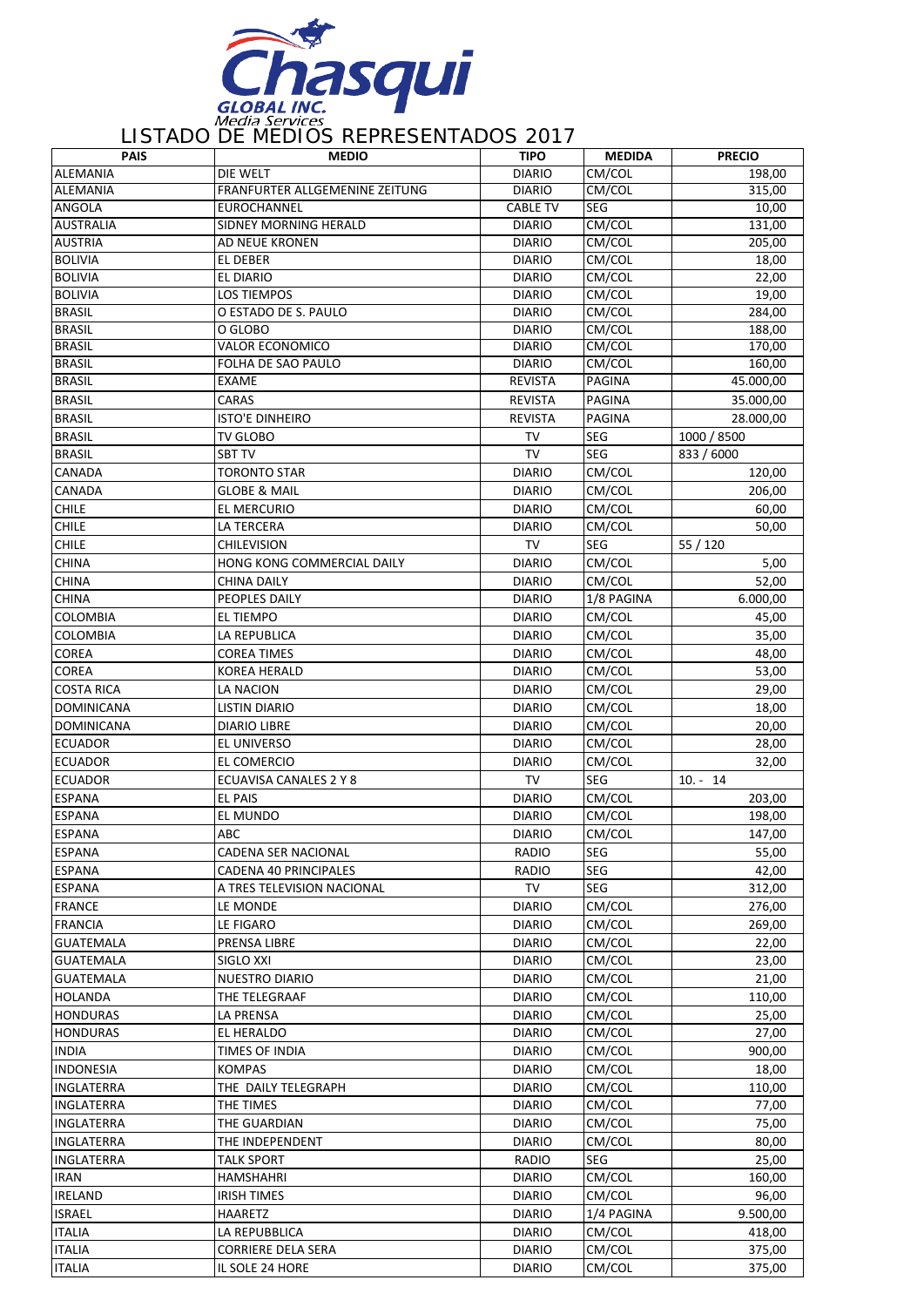|                                            | Chasqui                                                          |                                |                  |           |
|--------------------------------------------|------------------------------------------------------------------|--------------------------------|------------------|-----------|
|                                            |                                                                  |                                |                  |           |
|                                            | Media Services                                                   |                                |                  |           |
|                                            |                                                                  |                                |                  |           |
|                                            |                                                                  |                                |                  |           |
|                                            | LISTADO DE MEDIOS REPRESENTADOS 2017 hoja 2                      |                                |                  |           |
|                                            |                                                                  |                                |                  |           |
| <b>ITALIA</b>                              | <b>REVISTA XL</b>                                                | <b>REVISTA</b>                 | <b>PAGINA</b>    | 25.000,00 |
| <b>JAPON</b>                               | ASAHI SHIMBUM                                                    | <b>DIARIO</b>                  | CM/COL           | 9.000,00  |
| KENIA, UGANDA, TANZANIA                    | <b>NATION MEDIA</b>                                              | <b>DIARIO</b>                  | CM/COL           | 110,00    |
| LATAM                                      | GLAMOUR MEXICO                                                   | <b>REVISTA</b>                 | PAGINA           | 8.500,00  |
| LATAM                                      | <b>GLAMOUR LATINOAMERICA</b>                                     | <b>REVISTA</b>                 | PAGINA           | 15.000,00 |
| LATAM                                      | VOGUE MEXICO                                                     | <b>REVISTA</b>                 | PAGINA           | 8.500,00  |
| LATAM                                      | VOGUE LATINOAMERICA                                              | <b>REVISTA</b>                 | PAGINA           | 15.000,00 |
| LATAM                                      | <b>GO MEXICO</b>                                                 | REVISTA                        | PAGINA           | 8.500,00  |
| LATAM                                      | <b>GQ LATINOAMERICA</b>                                          | <b>REVISTA</b>                 | PAGINA           | 15.000,00 |
| LATAM                                      | ARCHTECTURAL DIGEST MEXICO                                       | <b>REVISTA</b>                 | <b>PAGINA</b>    | 8.500,00  |
| LATAM                                      | CARAS MEXICO                                                     | <b>REVISTA</b>                 | <b>PAGINA</b>    | 15.000,00 |
| LATAM                                      | CARAS LATINOAMERICA                                              | <b>REVISTA</b>                 | <b>PAGINA</b>    | 15.000,00 |
| LATAM                                      | <b>ESQUIRE MEXICO</b>                                            | <b>REVISTA</b>                 | <b>PAGINA</b>    | 8.500,00  |
| LATAM                                      | <b>ESQUIRE LATINOAMERICA</b>                                     | <b>REVISTA</b>                 | <b>PAGINA</b>    | 15.000,00 |
| LATAM                                      | <b>VANIDADES MEXICO</b>                                          | <b>REVISTA</b>                 | <b>PAGINA</b>    | 8.500,00  |
| LATAM                                      | VANIDADES LATINOAMERICA                                          | <b>REVISTA</b>                 | PAGINA           | 15.000,00 |
| LATAM                                      | COSMOPOLITAN MEXICO                                              | <b>REVISTA</b>                 | PAGINA           | 8.500,00  |
| LATAM                                      | COSMOPOLITAN LATINOAMERICA                                       | <b>REVISTA</b>                 | <b>PAGINA</b>    | 15.000,00 |
| MARRAQUESH                                 | <b>MASSAE</b>                                                    | <b>DIARIO</b>                  | 1/8 PAGINA       | 2.000,00  |
| <b>MEXICO</b>                              | LA REFORMA                                                       | <b>DIARIO</b>                  | CM/COL           | 65,00     |
| <b>MEXICO</b>                              | EL UNIVERSAL                                                     | <b>DIARIO</b>                  | CM/COL           | 55,00     |
| <b>MEXICO</b>                              | <b>GLAMOUR - VOGUE</b>                                           | <b>REVISTA</b>                 | PAGINA           | 6.200,00  |
| <b>MEXICO</b>                              | DINERO MEXICO                                                    | <b>REVISTA</b>                 | <b>PAGINA</b>    | 8.500,00  |
| <b>MEXICO</b>                              | <b>ELLE MEXICO</b>                                               | <b>REVISTA</b>                 | PAGINA           | 8.500,00  |
| <b>MEXICO</b>                              | QUIEN MEXICO                                                     | REVISTA                        | PAGINA           | 8.500,00  |
| <b>MEXICO</b>                              | IN STYLE MEXICO                                                  | <b>REVISTA</b>                 | <b>PAGINA</b>    | 8.500,00  |
| <b>MEXICO</b>                              | LIFE & STYLE MEXICO                                              | <b>REVISTA</b>                 | PAGINA           | 8.500,00  |
| <b>MEXICO</b>                              | <b>EXPANSION MEXICO</b>                                          | <b>REVISTA</b>                 | <b>PAGINA</b>    | 8.500,00  |
| <b>MEXICO</b>                              | MANUFACTURA MEXICO                                               | <b>REVISTA</b>                 | PAGINA           | 8.500,00  |
| <b>MEXICO</b>                              | <b>OBRAS MEXICO</b>                                              | <b>REVISTA</b>                 | PAGINA           | 8.500,00  |
| <b>MEXICO</b>                              | TRAVEL + LEISURE MEXICO                                          | <b>REVISTA</b>                 | <b>PAGINA</b>    | 8.500,00  |
| <b>MEXICO</b>                              | CASA VIVA MEXICO                                                 | REVISTA                        | PAGINA           | 8.500,00  |
| <b>MEXICO</b>                              | MUY INTERESANTE MEXICO                                           | <b>REVISTA</b>                 | <b>PAGINA</b>    | 8.500,00  |
| <b>MEXICO</b>                              | PC MAGAZINE MEXICO                                               | <b>REVISTA</b>                 | PAGINA           | 8.500,00  |
| <b>MEXICO</b>                              | <b>CLUB NINTENDO MEXICO</b>                                      | <b>REVISTA</b>                 | PAGINA           | 8.500,00  |
| <b>MEXICO</b>                              | <b>MAXIM MEXICO</b>                                              | <b>REVISTA</b>                 | PAGINA           | 8.500,00  |
| <b>MEXICO</b>                              | GQ                                                               | <b>REVISTA</b>                 | PAGINA           | 8.500,00  |
| <b>MEXICO</b>                              | VANIDADES                                                        | <b>REVISTA</b>                 | PAGINA           | 8.500,00  |
| <b>MEXICO</b>                              | ARCHITECTURAL DIGEST                                             | <b>REVISTA</b>                 | PAGINA           | 6.500,00  |
| <b>MEXICO</b>                              | COSMOPOLITAN                                                     | REVISTA                        | PAGINA           | 8.500,00  |
| <b>MEXICO</b>                              | TELEVISA CANALES 2, 5 Y 9                                        | TV                             | PTO BTO RATG     | 165,00    |
| <b>MEXICO</b>                              | AZTECA                                                           | TV                             | PTO BTO RATG     | 145,00    |
| <b>MEXICO</b>                              | MVS TV                                                           | <b>CABLE TV</b>                | SEG              | 15/27     |
| <b>MEXICO</b>                              | VIA PUBLICA                                                      | <b>OUTDOORS</b>                |                  | CONSULTAR |
| <b>NICARAGUA</b>                           | LA PRENSA                                                        | <b>DIARIO</b>                  | CM/COL           | 18,00     |
| <b>NIGERIA</b>                             | NIGERIAN TRIBUNE                                                 | <b>DIARIO</b>                  | 1/8 PAGINA       | 2.000,00  |
| PAN REGIONAL                               | EUROCHANNEL LATINO AMERICA                                       | <b>CABLE TV</b>                | SEG              | 10,00     |
| PAN REGIONAL                               | EUROCHANNEL U.S.A.                                               | <b>CABLE TV</b>                | SEG              | 10,00     |
| PAN REGIONAL                               | EUROCHANNEL AFRICA                                               | <b>CABLE TV</b>                | SEG              | 10,00     |
| PAN REGIONAL EUROPE                        | THE WALL STREET JOURNAL EUROPE                                   | <b>DIARIO</b>                  | CM/COL           | 225,00    |
| PAN REGIONAL AMERICAS<br>PAN REGIONAL ASIA | THE WALL STREET JOURNAL AMERICAS<br>THE WALL STREET JOURNAL ASIA | <b>DIARIO</b><br><b>DIARIO</b> | CM/COL<br>CM/COL |           |
| PANAMA                                     | LA PRENSA                                                        | <b>DIARIO</b>                  | CM/COL           | 35,00     |
| PARAGUAY                                   | ABC COLOR                                                        | <b>DIARIO</b>                  | CM/COL           | 25,00     |
|                                            |                                                                  |                                |                  |           |
|                                            |                                                                  |                                |                  |           |